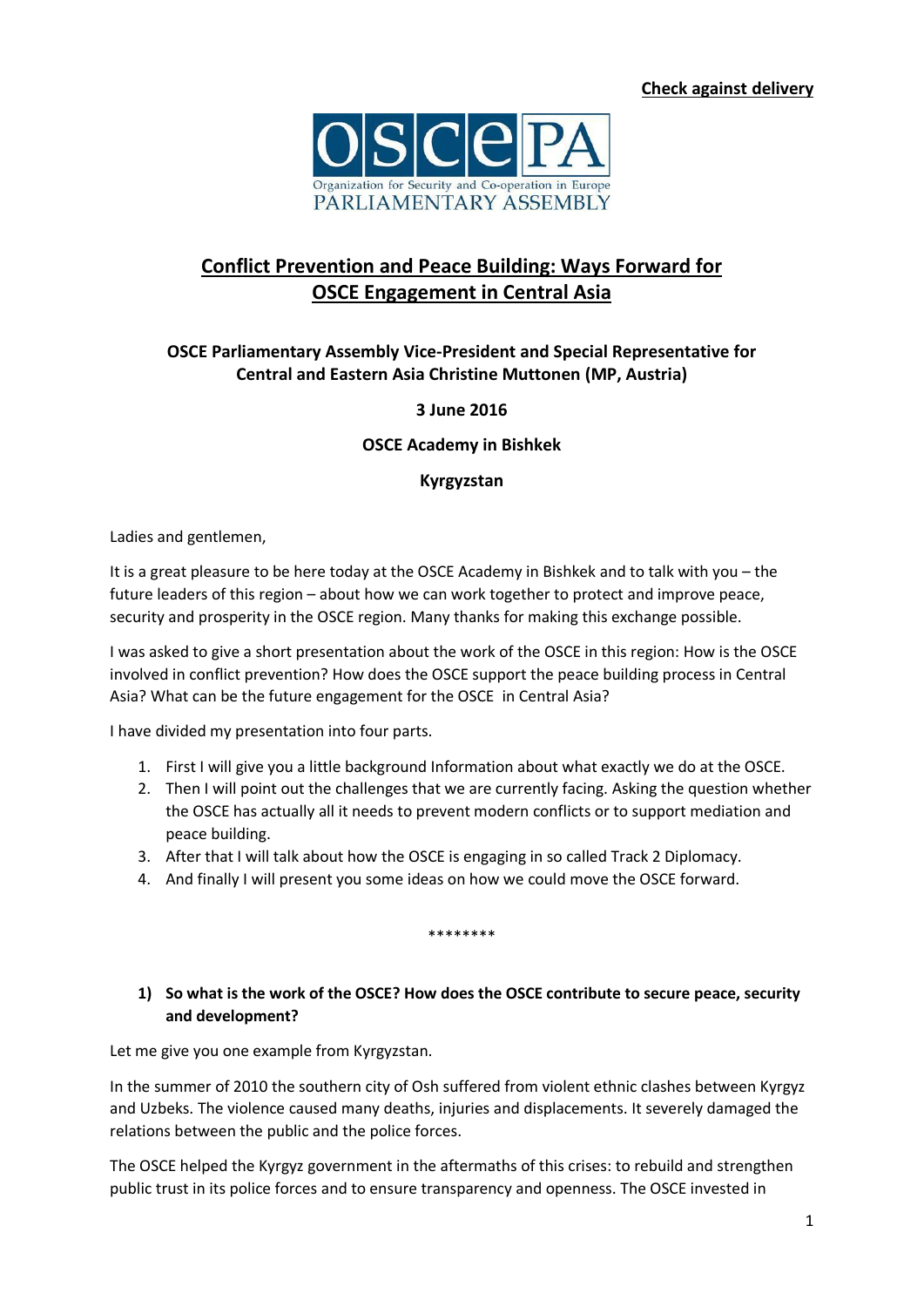professional training and facilitated the drafting of a new law on co-operation between police and civil society. And it launched the Community Security Initiative which ran from 2011-2015 and helped to rebuild trust and to create joint public-state policing.

The OSCE PA also got involved and played a constructive role, because the Kyrgyz government asked my predecessor as Special Representative for Central Asia to co-ordinate the establishment process of the Independent International Commission of Inquiry – whose task it was to investigate the facts, establish responsibilities and make recommendations on accountability measures to ensure that such events cannot happen again.

This is a nice example on how the OSCE is helping to rebuild, maintain and improve peace and stability in Central Asia or other parts of the OSCE area.

We assist our member governments, institutions, the people and communities to improve their early warning systems, their conflict prevention, their crisis management and their post-conflict rehabilitation and reconciliation.

It also shows that the OSCE nowadays has to deal mostly with intra-state conflicts:

- conflicts that happen within the country's borders in the form of civil wars, insurgencies and terrorism;
- conflicts with the civilian population as a main victim.

This is why the OSCE is always trying to work closely with civil society and to involve them in their peace-building efforts.

Of course preventing inter-state conflicts and promoting cross-border cooperation is still an important part of the OSCE's work – also in Central Asia. A good example here is the Border Management Staff College. This college offers courses and training activities on border management to our Member states and to our partner states like Afghanistan. The college is also a very good example on how the OSCE is trying to improve the participation of women in security policies. In 2014 around 40 per cent of its participants were women. This is a very encouraging number.

# **2) Now – we had a short glance of what the OSCE is actually doing. But how well is it equipped for its job?**

For this I would like to draw your attention to the current Ukrainian crisis. The mandate of the OSCE according to the Helsinki Final Act and the Chapter VII of the UN Charter is clear: peace building and conflict prevention.

But there is still the question: how was it possible that a crisis as big as the one in eastern Ukraine or even the smaller one in Osh could happen? Did OSCE prevention fail in these cases?

The cases in Osh and in eastern Ukraine show that the OSCE is very capable to manage crisis, to mediate and to rebuild peace.

In Ukraine, the OSCE and its participating States were able to formulate resilient and widely accepted political agreements – not despite but precisely because everyone had to agree.

The Special Monitoring Mission showed that the OSCE is not a toothless tiger as many believe, but that it can act swiftly if necessary.

Only one week after the OSCE got the mandate there were already 100 trained monitors deployed throughout Ukraine fulfilling the mission. The SMM enjoys a high acceptance with all conflict partners and was contributing greatly to contain the conflict.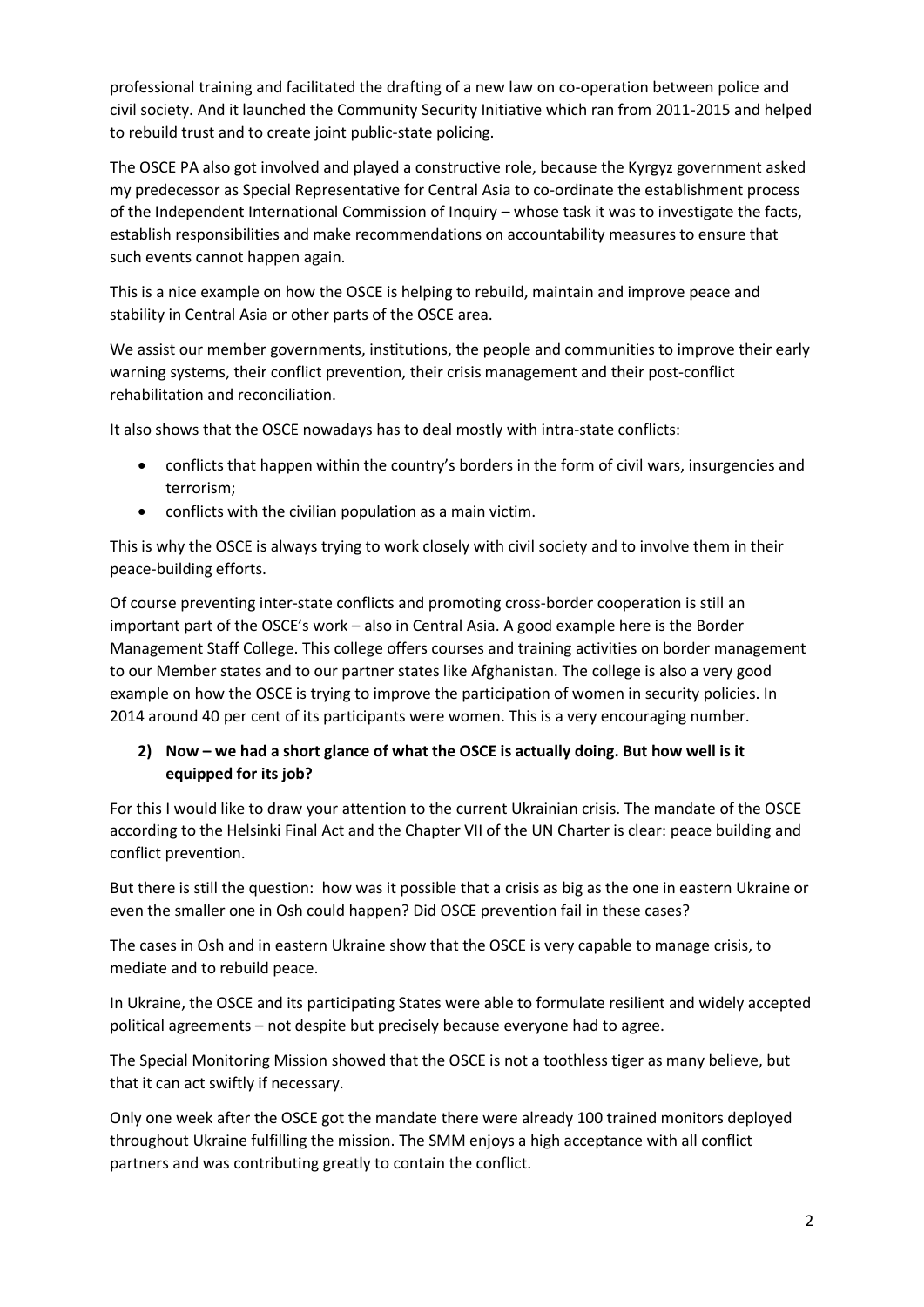But what about crisis prevention? Why did the OSCE not foresee the outbreak of violence in Ukraine or in Osh in 2010, and come up with a conflict prevention response?

In fact – in both cases OSCE Missions actually documented worrying developments weeks, even years, before the crisis occurred. But no one listened to the warnings or was willing to act.

And this is another truth of the OSCE: the OSCE is based on unanimity and non-binding agreements. This is why the OSCE can only be as strong as its participating States allow or want it to be.

On top of that, countries hosting OSCE Missions are free to adjust a missions mandate because they are reluctant to accept the realities.

### **3) Let me come now to our third point: OSCE's use of Track 2 diplomacy.**

As I said earlier, the OSCE is actively trying to work closely with civil society and involve them in their peace and security projects. Not only because the civilian population is one of the major victims of modern conflicts, but also because civil organizations have become important key stakeholders in security and peace policy.

Including the views and experiences of civil society groups is therefore crucial in modern conflict prevention, resolution and peace building.

Civil society plays an important role also in another field of Track 2 diplomacy – sometimes called backdoor diplomacy. The OSCE regularly organizes events such as the OSCE Security Days and the OSCE Café. And it works through the OSCE Network of Think Tanks to bring key non-governmental stakeholders together and to foster cultural, religious, civil, and simple inter-personal dialogue and exchange.

Even though Track 2 diplomacy does not necessarily include governments themselves, OSCE participating States support the increase of this alternative diplomacy because this is what our modern-day reality looks like.

Parliamentarians are another important group for the OSCE Track 2 diplomacy. For example: they play an important part in the National election monitoring missions. They are deeply involved in analyzing, assessing, and reporting on elections across the OSCE area. After all, we parliamentarians have gone through our own election campaigns. The OSCE is benefiting greatly from pooling these experiences.

### **4) Now let me get to my last point: the future. How should the OSCE develop further? Which new path should the OSCE explore? Which proven methods should we continue to refine?**

Today, OSCE participating States face a wide range of security challenges ranging from traditional inter-state conflicts, inner- and intra-state conflicts to terrorism, organized crime, minority issues, migration, fair and sustainable allocation of natural resources and deficits regarding democracy, rule of law and human rights.

This is why it is crucial that the OSCE intensifies its successful broad approach to security and peace building, and also strengthens its afford to better include women. Because women play a crucial role in confidence building, in dialogue and conflict resolution.

The concept of comprehensive security is multidimensional – and so are the conflicts challenging peace today. For example in the Ferghana Valley – where we have two explosive issues, one the lack of border delineation and demarcation and the other being the struggle for a fair and sustainable allocation of natural resources in the border regions.

Both require a broad and comprehensive approach to security.